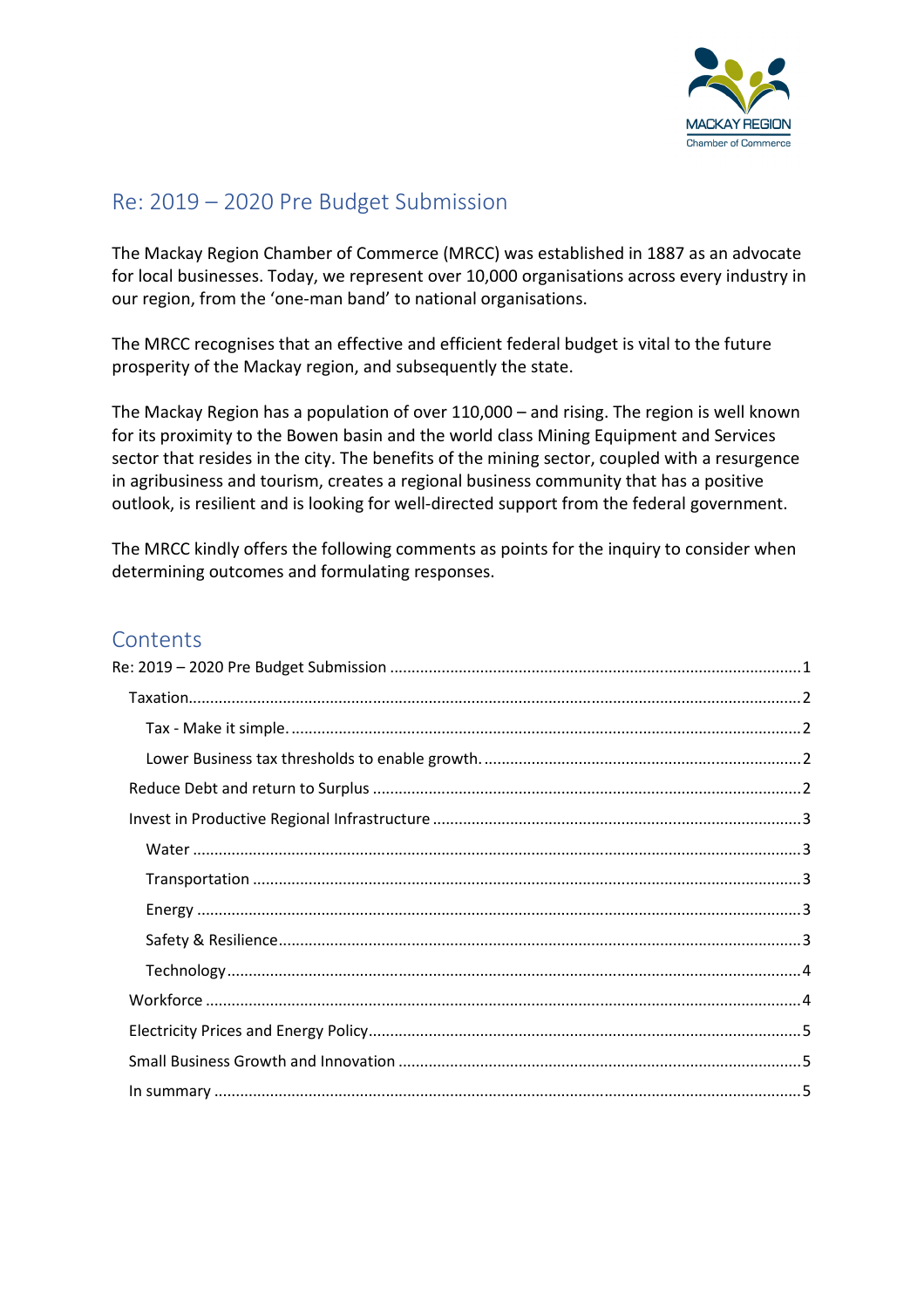

#### Taxation

#### Tax - Make it simple.

There is little value in compounding taxpayers' costs of compliance. The time, money and mental anguish does nothing to improve business confidence nor the region's economic prosperity. Most considered opinion supports the idea that simplifying the tax system will improve the business community's effectiveness. Second to this, simpler tax provisions are more likely to be used. Making taxes simpler will always improve compliance by reducing inadvertent non-payment of taxes.

Regional businesses are far better placed to decide how best to invest their own money than governments. The region will be far stronger and more responsive to changes in preferences and circumstances when taxation and regulation are as low and as efficient as possible. Methods of streamlining the taxation system are typically reducing tax brackets, rationalising the number of tax offsets, rebates and deductions, as well as standardisation.

#### Lower Business tax thresholds to enable growth.

The MRCC welcomes lower taxes and lifting the turnover thresholds that enable companies to apply the lower tax rate. The MRCC cautions against penalising larger companies based on turnover, as these companies most often 'feed' the smaller companies.

Accelerated depreciation, instant asset write-off initiatives positively support growth, and should be extended where possible. When business owners re-invest in their business – everyone wins. Economic activity enhances, jobs are created, and technology is employed. The cost of this, to the federal government, is only one of timing.

Growth can also be achieved in removing the taxes and tariffs applying to new car imports, saving Australian motor vehicle purchasers over \$1 billion a year – this is a simple exercise and one that would allow businesses to invest in the newest and best equipment at minimal cost.

#### Reduce Debt and return to Surplus

The MRCC recognises that the people responsible for paying down the current level of national debt are the combination of ourselves on an individual basis, and our businesses. As such the idea that the government would allow successive budget deficits, culminating to a point that we could not possibly pay it back – leading to intergenerational debt, is not acceptable.

In short, the MRCC would like the budget to be allocated wisely, be minimalist in size, scope and waste.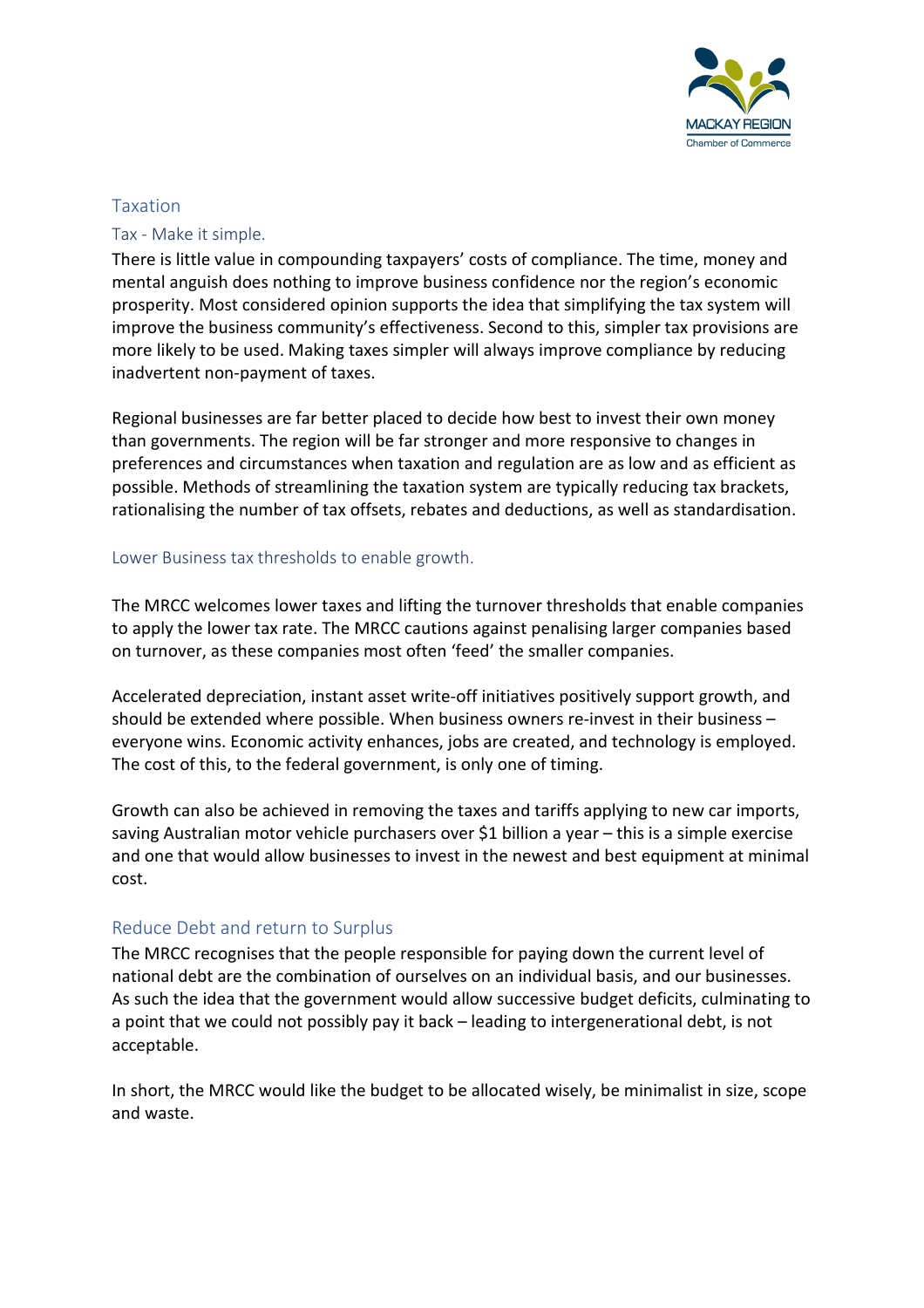

## Invest in Productive Regional Infrastructure

Businesses throughout the Mackay region expect our government to spend our funds wisely. The MRCC suggests the following items as productive pieces of regional infrastructure

#### Water

Whilst not physically located in the Mackay region, the successful development of the Urannah Dam scheme would bring benefits to a variety of regions, across a variety of sectors.

The dam has not been successful to date, though most studies fail to access the full nature of the potential for the regions. Of the business cases observed only the potential to open 28,000 hectares of agricultural area is taken into consideration. Both horizontal and vertical integration of the water scheme is not recognised.

Potential benefits of the scheme are as follows:

- The increase in agricultural productivity will enable the region to finally achieve the economies of scale to develop second tier activities such as processing plants. Achievement of these second tier industries lead to the demand for third tier actives – such as logistics, services, restaurants, education and so on.
- The scheme has the possibly of supplying Hydro power
- The scheme could also support the water requirements of the mining activities in the area  $$ taking pressure off existing infrastructure.
- Drought and flood protection (Linking to the water grid)

It has been reported that due to its geographic position, the Urannah Dam scheme is far superior to any other option proposed for the Mackay, Isaac and Whitsunday region.

#### **Transportation**

- Completion of all stages of the ring road.
- Investment in an international airport (Whitsunday or other), allowing local goods to get to overseas markets. Our primary producers have world class produce, and enabling the export of these goods quickly will deliver benefits to all areas of the region's economy.
- Partnering with NQBP to facilitate cruise ship arrivals, and Naval vessels from all countries (in particular the U.S.A) at the Mackay Port.

#### Energy

Production and delivery of affordable and reliable energy including electric grids.

#### Safety & Resilience

- Institutions and systems that allow our region to endure stresses such as a cyclones. For example, cyclone shelters, adequate fuel reserves and a resilient source of local food.
- Flood proofing the Bruce Highway would significantly enhance resilience by reducing risk.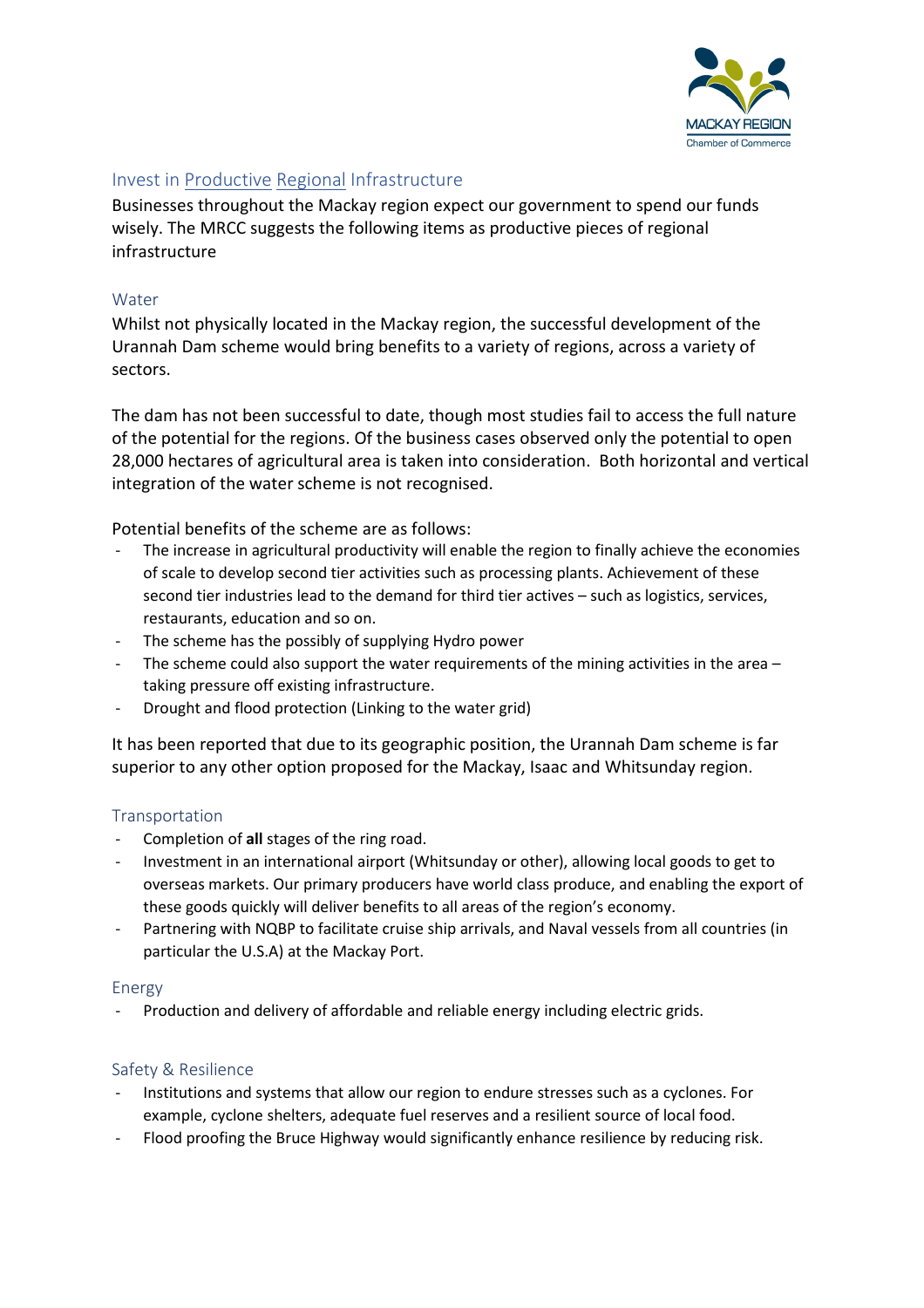

## Technology

Mackay was one of the early rollout regions to receive NBN – this ensured the region has been on the front foot to handle technological developments thus far. Though as all industries (not just mining) move to machine automation. Major investment will be required to ensure digital workforces of the future are not located in Brisbane/Sydney/Perth or overseas. The Mackay business community expects that it will not be left behind as society moves to digital workforces, and that the relevant information gathering/audit activities required to ensure this are funded and executed.

## **Workforce**

Access to labour remains a constant "limiter" in the region. This lingering problem acts as a "regional suppression agent" restricting trade in every faucet of society, from the wellknown areas of mining, to jobs that are just as important – such as local delivery drivers and restaurant staff.

Truth be known, this problem needs a multi-pronged approach including better skills training, better regional marketing in high employment areas, and finally opening up access to overseas employment.

Though all of these are a result of an ill informed and poor addressed notion of "Brisbane is better". The region is instantly handicapped when it's young people relocate to Brisbane on the belief that it's the only way to be successful (remembering success takes many forms). The MRCC wants to address this problem at the source – though is limited by resources. The chamber would like to start "Project Homegrown". This would be a positive and active campaign whereby young, successful, locally renowned people address our Grade 11 and 12 young adults "face to face".

An example of this would be a prominent local business owner, a young and upcoming tradie, and a dedicated professional would attend a local school and explain why they have chosen Mackay as their home, how they are making it work, and the opportunities in the region.

The project would also act as a local mentoring program, and in addition to getting prominent local people in front of young adults, it would also provide an avenue for secondary contact – should a student wish to speak to someone in particular, the project would facilitate it amongst the chambers 300 members and other connected businesses. Imagine a young student, interested in civil engineering being able to chat and connect with a young 25 year old engineer working in town and being able to discuss what it takes and possible pathways.

This would create a direct link between impressable young people at the time at which they planning for the future, and those that are successfully on their journey. Initial enquiries indicate that business would happily get on-board, with young successful people already